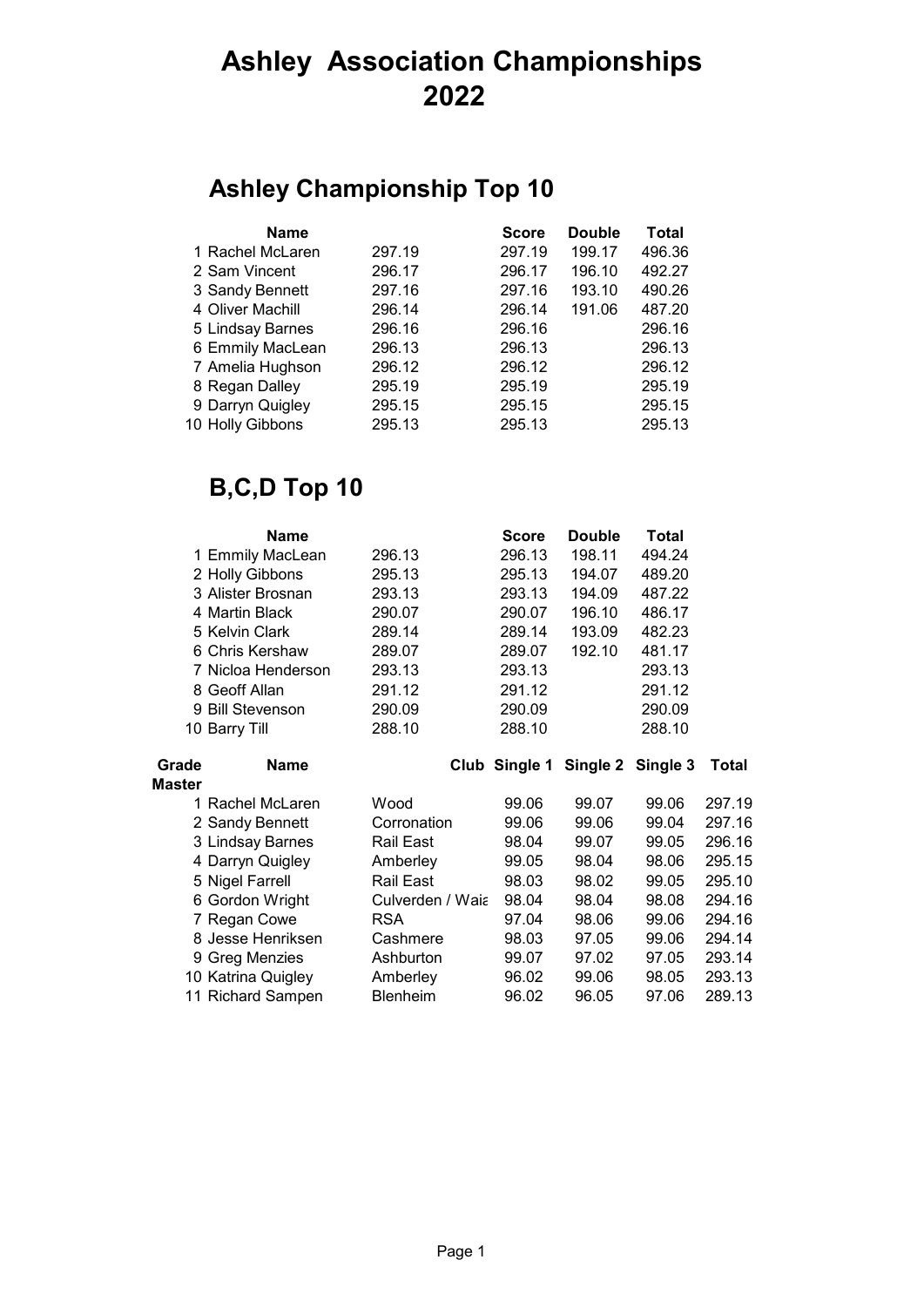## **Ashley Association Championships 2**

| A Grade Name        |                     | Club             | Single 1 | Single 2 | Single 3 | Total        |
|---------------------|---------------------|------------------|----------|----------|----------|--------------|
|                     | 1 Sam Vincent       | Rangiora         | 98.06    | 99.03    | 99.08    | 296.17       |
|                     | 2 Oliver Machill    | Rangiora         | 99.01    | 98.06    | 99.07    | 296.14       |
|                     | 3 Amelia Hughson    | Rangiora         | 97.01    | 100.05   | 99.06    | 296.12       |
|                     | 4 Regan Dalley      | Hororata         | 98.05    | 98.07    | 99.07    | 295.19       |
|                     | 5 Val Wadsworth     | <b>RSA</b>       | 98.06    | 98.07    | 98.05    | 294.18       |
|                     | 6 Martin Fleming    | Mayfield         | 99.05    | 96.06    | 98.04    | 293.15       |
|                     | 7 Martin Quigley    | Amberley         | 98.04    | 98.05    | 97.04    | 293.13       |
|                     | 8 Jason Henry       | <b>RSA</b>       | 98.04    | 96.02    | 99.06    | 293.12       |
|                     | 9 John Booth        | Hororata         | 98.04    | 96.02    | 99.05    | 293.11       |
|                     | 10 Cameron Gibbons  | Wakefield        | 98.05    | 97.05    | 97.04    | 292.14       |
|                     | 11 Faron Holland    | Richmond         | 97.01    | 97.04    | 98.02    | 292.07       |
|                     | 12 Keith Brown      | Amberley         | 97.06    | 96.04    | 98.06    | 291.16       |
|                     | 13 Colin Taylor     | Corronation      | 96.05    | 96.04    | 99.06    | 291.15       |
|                     | 14 Piper Benbow     | Darfield         | 93.02    | 99.05    | 99.05    | 291.12       |
|                     | 15 Ryan Booth       | Hororata         | 96.05    | 97.06    | 97.04    | 290.15       |
|                     | 16 Madi Tourle      | Phoenix          | 98.04    | 96.04    | 96.03    | 290.11       |
|                     | 17 Robert Dalzell   | Rangiora         | 93.03    | 97.06    | 98.07    | 288.16       |
|                     | 18 Adam Langbridge  | Wood             | 94.02    | 98.05    | 94.01    | 286.08       |
|                     | 19 Sarah Clifford   | Coronation       | 97.07    | 92.02    | 96.02    | 285.11       |
|                     | 20 Rex Gardiner     | Paparua          | 96.04    | 92.01    | 95.01    | 283.06       |
| <b>B Grade Name</b> |                     | Club             | Single 1 | Single 2 | Single 3 | <b>Total</b> |
|                     | 1 Emmily MacLean    | Gleniti          | 99.03    | 99.05    | 98.05    | 296.13       |
|                     | 2 Holly Gibbons     | Wakefield        | 97.04    | 98.04    | 100.05   | 295.13       |
|                     | 3 Alister Brosnan   | Rangiora         | 97.02    | 99.08    | 97.03    | 293.13       |
|                     | 4 Geoff Allan       | Southbridge      | 99.05    | 96.04    | 96.03    | 291.12       |
|                     | 5 Bill Stevenson    | <b>Blenheim</b>  | 95.01    | 96.01    | 99.07    | 290.09       |
|                     | 6 Martin Black      | Amberley         | 96.00    | 97.04    | 97.03    | 290.07       |
|                     | 7 Chris Kershaw     | Rangiora         | 98.03    | 96.02    | 95.02    | 289.07       |
|                     | 8 Brian Lunn        | Rangiora         | 97.04    | 93.02    | 96.04    | 286.10       |
|                     | 9 Samantha Plows    | Rangiora         | 96.06    | 95.04    | 94.02    | 285.12       |
|                     | 10 Dorn Henry       | <b>RSA</b>       | 94.02    | 97.03    | 94.02    | 285.07       |
|                     | 11 Hamish Henderson | Culverden / Waia | 100.09   | 92.02    | 92.02    | 284.13       |
|                     | 12 Christina Miller | Pleasant Valley  | 96.03    | 93.03    | 95.04    | 284.10       |
|                     | 13 John Keller      | Rail East        | 94.05    | 97.02    | 93.02    | 284.09       |
|                     | 14 Karl Ridgen      | Hororata         | 90.02    | 96.02    | 98.03    | 284.07       |
|                     | 15 Karren Madden    | Leeston          | 95.02    | 94.02    | 95.03    | 284.07       |
|                     | 16 Peter Boerlage   | West Eyreton     | 93.00    | 96.03    | 95.03    | 284.06       |
|                     | 17 John Fleming     | Mayfield         | 97.05    | 92.02    | 93.02    | 282.09       |
|                     | 18 Paul Holland     | Richmond         | 94.01    | 92.02    | 96.00    | 282.03       |
|                     | 19 John Coe         | Rangiora         | 94.06    | 91.03    | 96.02    | 281.11       |
|                     | 20 David Bagent     | Wakefield        | 94.04    | 91.01    | 95.04    | 280.09       |
|                     | 21 Amelia Swan      | Corronation      | 93.02    | 93.02    | 91.02    | 277.06       |
|                     | 22 Leonie Clayton   | Paparua          | 89.00    | 93.03    | 93.01    | 275.04       |
|                     | 23 Sam Kershaw      | Rangiora         | 94.01    | 92.01    | 89.01    | 275.03       |